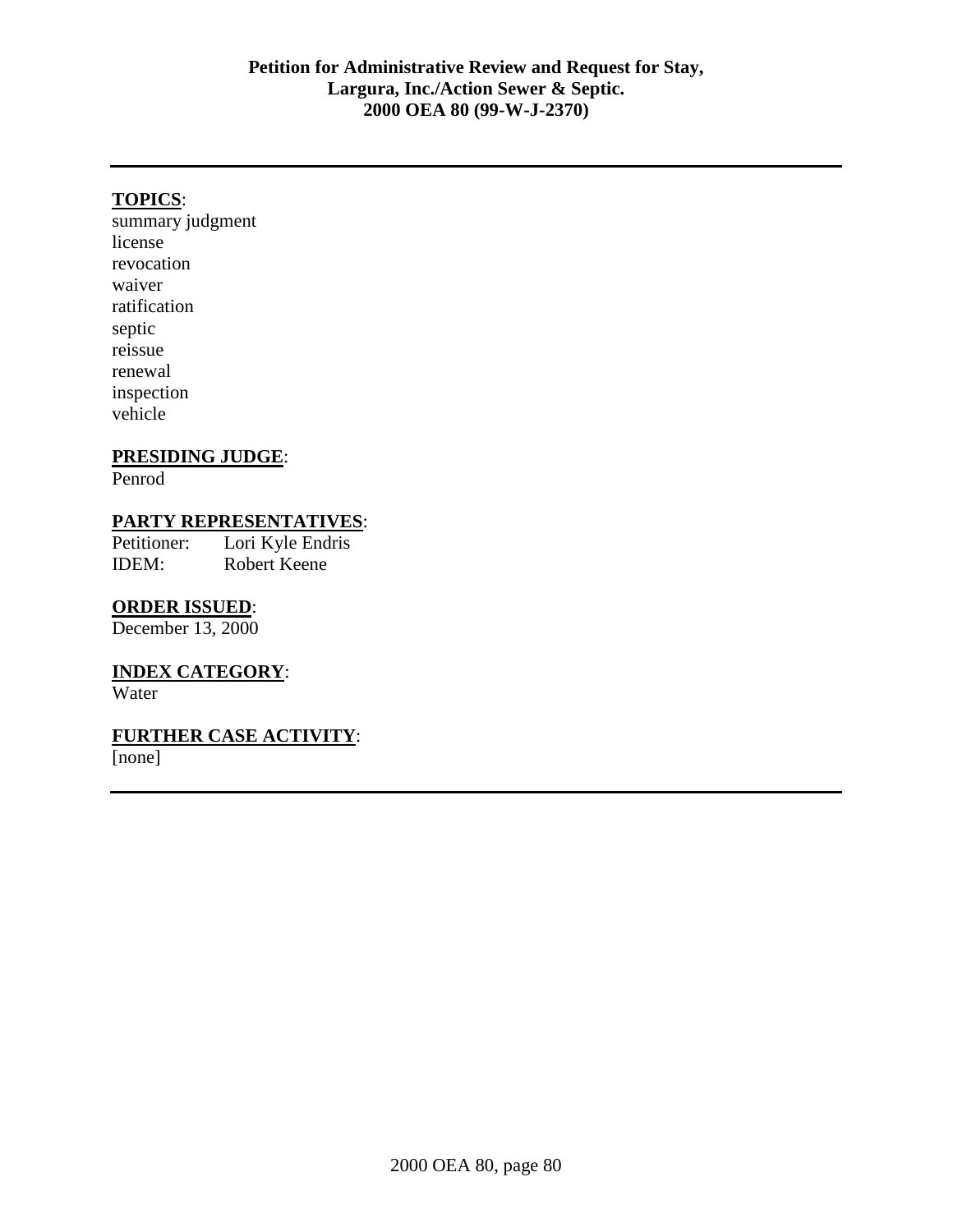#### **Petition for Administrative Review and Request for Stay, Largura, Inc./Action Sewer & Septic. 2000 OEA 80 (99-W-J-2370)**

| <b>STATE OF INDIANA</b>             | ) SS: | BEFORE THE INDIANA OFFICE OF<br>ENVIRONMENTAL MANAGEMENT |
|-------------------------------------|-------|----------------------------------------------------------|
| <b>COUNTY OF MARION</b>             |       |                                                          |
| IN THE MATTER OF:                   |       |                                                          |
| PETITION FOR ADMINISTRATIVE REVIEW  |       |                                                          |
| AND REQUEST FOR STAY                |       | CAUSE NO. 99-W-J-2370                                    |
| LARGURA, INC./ACTION SEWER & SEPTIC |       |                                                          |

## **FINDINGS OF FACT. CONCLUSIONS OF LAW AND FINAL ORDER GRANTING PETITIONER'S MOTION FOR SUMMARY JUDGMENT**

This constitutes notice that on October 30, 2000, Permittee/Petitioner, Largura, Inc., d/b/a Action Sewer & Septic ("Largura"), by counsel, filed a Motion for Summary Judgment, Memorandum in Support, Affidavit of Tino Largura, and Designation of Evidence. The Indiana Department of Environmental Counsel, by counsel, filed no response.

The Chief Administrative Law Judge considered the Motion and the attendant documents and hereby finds:

- 1. The Office of Environmental Adjudication has jurisdiction over decisions of the Indiana Department of Environmental management pursuant to Ind.Code §4-21.5-7.
- 2. The Administrative Order and Procedures Act, Ind.Code §4-21.5-3-23(b) provides that "[t)he judgment sought shall be rendered immediately if the pleadings, depositions, answers to interrogatories, and admissions on file, together with the affidavit and testimony, if any, show that a genuine issue of material fact does not exist and that the moving party is entitled to judgment as a matter of law."
- 3. The facts relevant to Petitioner's revocation of permit and license are as follows:

Largura has been in the sewer and septic business for 29 years. During calendar year 1999, Largura operated his one vehicle pursuant to Permit No. 304 and Vehicle License 45-201.

On July 20, 1999, Robert Lamprecht, a Solid Waste Compliance Section Inspector with the IDEM documented illegal dumping by one of Largura's employees into the Twin Lakes Utilities, Inc. sewer system. Until 1999, Largura operated his business without any regulatory violations. Thereafter, on August 6, 1999, the IDEM, by Dennis Lasiter, Land Use Section, Office of Solid and Hazardous Waste, issued a Revocation of Wastewater Management Permit No. 304 and Vehicle License 45-021 to Tino Largura, owner and proprietor of Largura. On August 20, 1999, Largura, by counsel, filed a timely petition for administrative review and request for stay.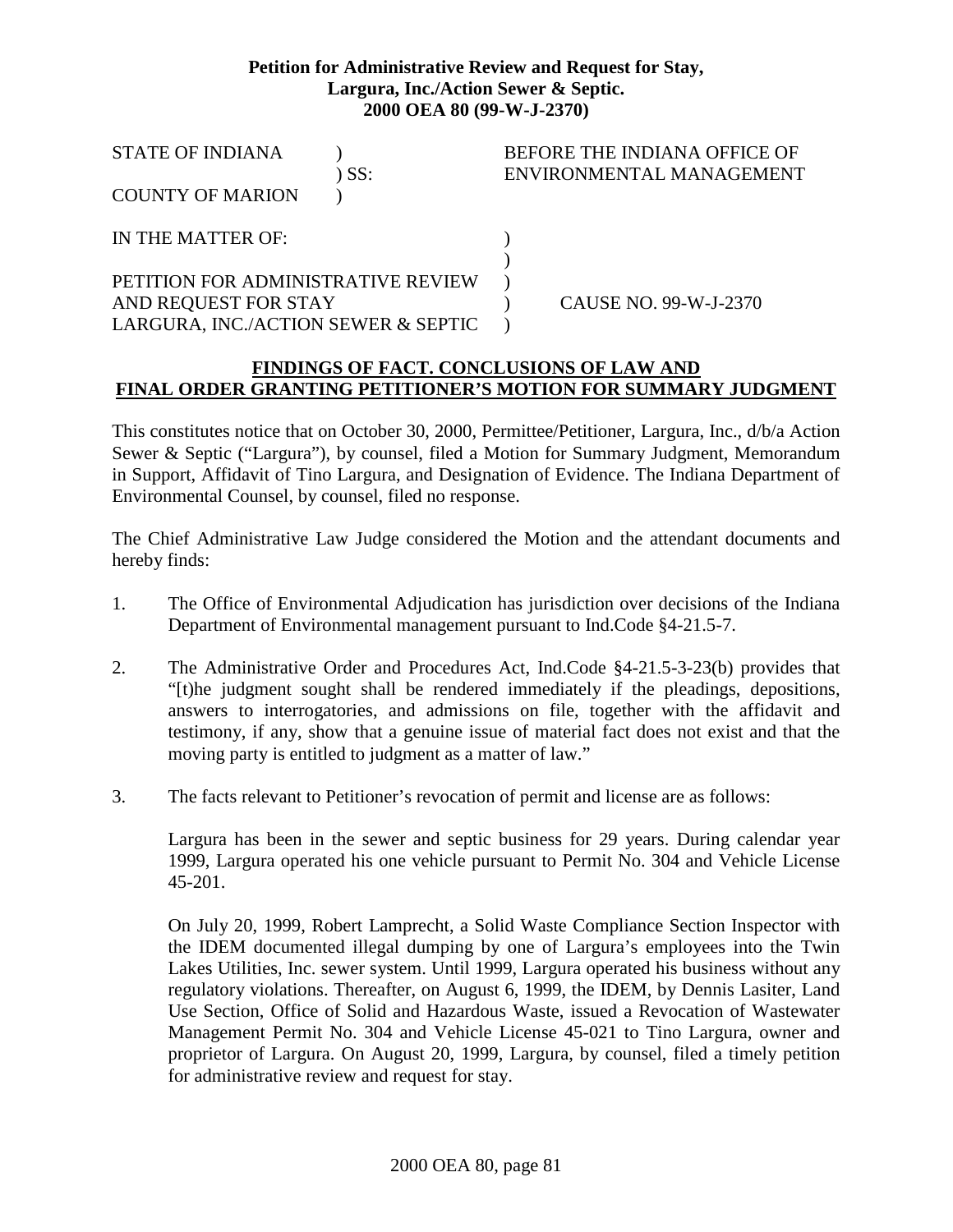#### **Petition for Administrative Review and Request for Stay, Largura, Inc./Action Sewer & Septic. 2000 OEA 80 (99-W-J-2370)**

Subsequently, on November 10, 1999, the same Robert Lamprecht conducted an inspection of Largura's original truck in order that Largauu could apply for its renewals. On or about February, 2000, Largura reapplied for its permit renewal. On March 23, 2000, the IDEM, by Jerome Rud, chief Solid Waste Permits Section, Office of Land Quality, reissued both Largura's Wastewater Management Vehicle License and its Permit.

On July 25, 2000, Largura applied for a permit and license for a second vehicle. On August 11, 2000, the IDEM granted Largura's Application.

- 4. The purpose of summary judgment is to terminate litigation of issues for which there can be no factual dispute and which can be determined as a matter of law. Ad Craft. Inc. v. Area Plan Comm'n of Evansville and Vanderburgh County, 716 N.E.2d 6, 16 (Ind.Ct.App. 1999). "[W]here material facts are not in dispute, the issue is the application of the law to the facts." Fidelity Financial Services v. Sims, 630 N.E.2d 572, 574 (Ind.App. 1994); Halbe v. Weinberg, 646 N.E.2d 995, 997 (Ind.App. 1995). Moreover, "a fact is 'material' for summary judgment purposes of it bears on the ultimate resolution of relevant issues." Fortmeyer v. Summit Bank, 565 N.E.2d 1118, 1120 (Ind.App. 1991). "When the pleadings present no material issues of fact, and the facts shown by the pleadings clearly entitle a party to judgment, a motion for judgment on the pleadings is appropriate." Mirka v. Fairfield of America, Inc., 627 N.E.2d 449,450 (Ind.App. 1994). Where the facts are not in dispute, summary judgment is inappropriate only when the fact finder may reasonably draw conflicting inferences from the undisputed facts. Kaghann's Korner. Inc. v. Brown & Sons Fuel Co., Inc., 706 N.E.2d 556, 565 (Ind.Ct.App. 1999), *clarified on reh'g on other grounds*, 711 N.E.2d 1286(1999).
- 5. The IDEM has waived the revocation of Largura's permit and license. Waiver has been defined by Indiana Courts as the "intentional relinquishment of a known right involving both knowledge of the existence of the right and intention to relinquish it." van de Leuv v. Methodist Hosp. of Indiana, Inc., 642 N.E.2d 531,533 (Ind.Ct.App. 1994) *citing* Indianapolis v. Twin Lakes Enterprises, 568 N.E2d 1073, 1077 (Ind.Ct.App. 1991), *trans denied*. Waiver has been further characterized as the election to forego some advantage that might otherwise have been insisted upon. Salem Community School Corp. v. Richman, 406 N.E.2c1 269 (Ind.App. 1980). The existence of waiver is ordinarily determined from the conduct of the party making it. *Id*.
- 6. While the existence of facts necessary to constitute waiver is ordinarily a question of fact, the question of what facts are necessary to constitute waiver is a matter of law. Pohle v. Cheatham, 724 N.E.2d 655, 658 (Jnd.Ct.App. 2000) *citing* Jackson v. DeFabis, 553 N.E.2d 1212, 1217 (Ind.Ct.App. 1999). The Court in Pohle further stated,